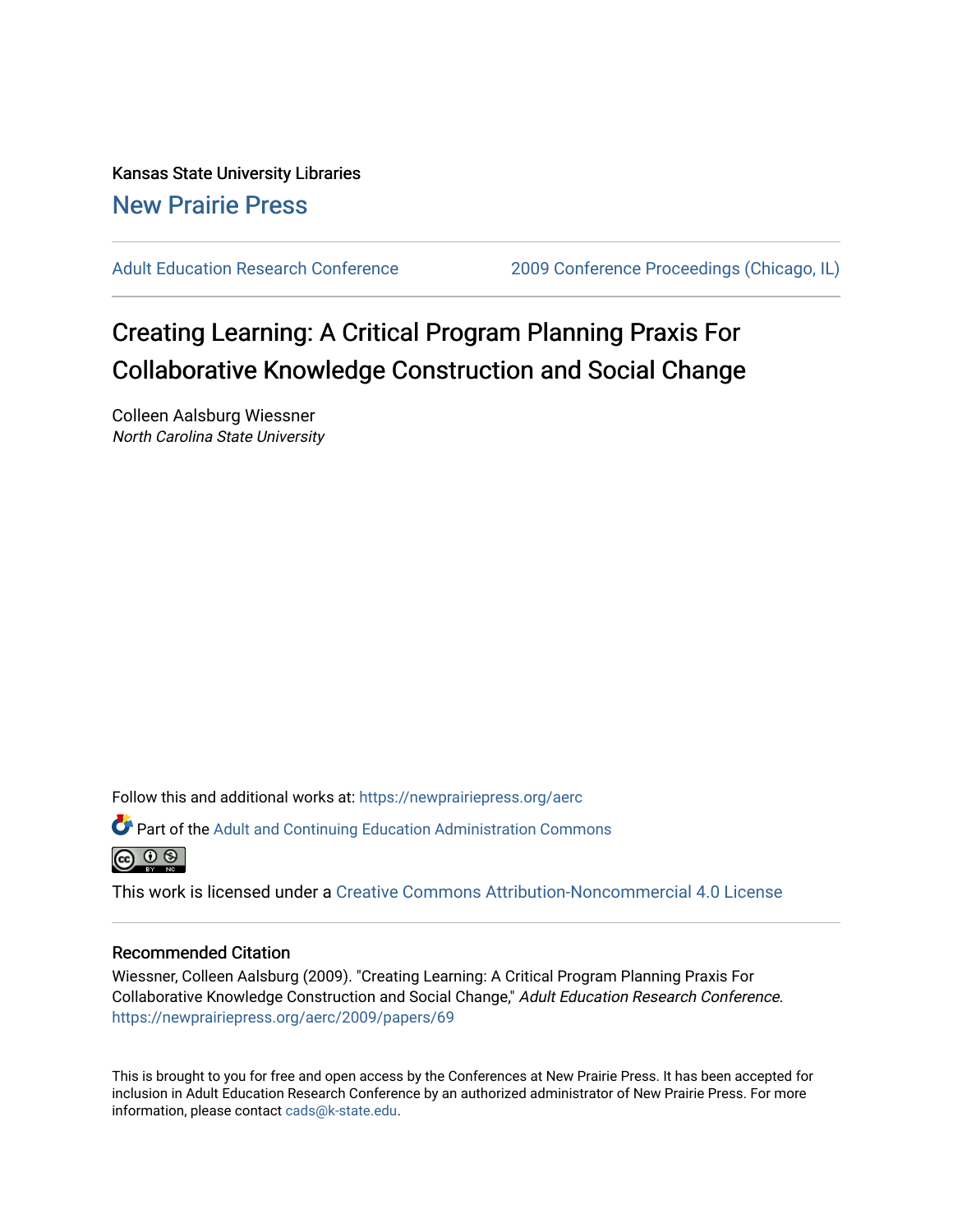# **Creating Learning: A Critical Program Planning Praxis For Collaborative Knowledge Construction and Social Change**

Colleen Aalsburg Wiessner North Carolina State University, USA

**Abstract:** Positing an alternate program planning perspective, this paper explores the possibility of viewing planning as a critical praxis. It blends theory and practice in development, content, and research approach; explores meanings and functions of praxis as a rationale for this perspective; and outlines purposes, principles and practices of the approach.

#### **Introduction**

In the last decade a new generation of scholars moved into faculty positions in adult education departments. For many of them, the road to academe wove through diverse and compelling community and organizational contexts related to their practice and to their research. They engaged with stakeholders, constructed knowledge collaboratively and acted to create social change through their program planning efforts. Their voices are beginning to be heard (for example: Bowles, 2007; Bracken, 2008; Grenier, et al., 2008; Mosley, 2005; Wiessner, 2006).

As adult educators we bring the best of our theoretical training, pedagogical/andragogical practices, and teaching and learning skills to our planning efforts. However, adult learners in academic and community contexts have often not integrated theories and practices of adult education and program planning as they engage in experiential and other types of learning. While they often operate out of their tacit pedagogical practice knowledge, making their philosophy, processes, and perspectives explicit aids in fostering effective planning approaches.

This praxis responds to Freire's (1973) directive not to use his work without adaptation and contextualization to the needs of learners involved in a learning project. It is an approach to program planning based in critical and feminist pedagogies, rather than a fixed model of program planning. After several years of working with what I referred to as a model, I realized this work represents a different approach to program planning; a praxis for program planning.

Several years ago I boldly added "Wiessner" to a list of models from which students could choose for a presentation in a program planning course. I did not quite know what that model was, but I knew I had one operating tacitly and viewed this opportunity as a way to finally make it explicit  $-i\hat{t}$  someone chose it. A curious student did! Since that time, I have worked to refine my work as a model and have presented it each semester to inspire innovation and freedom of thought as my students create and analyze their own models related to challenges and opportunities in their work contexts.

Each time I thought about or presented my "model" I would reflect, individually and with students, as to whether it was in fact a model. I did not think it was, technically, but I was not sure how to categorize it otherwise. Eventually, I began to think of it as a pedagogy, which led to my current exploration of it as a critical planning praxis.

## **Grounding in theory and practice**

Rather than suggesting a new model for program planning, this paper posits a praxis that can be employed in critical program planning efforts. It is grounded in the literature of program planning and of critical and feminist pedagogies. In their work Cervero and Wilson (2006) use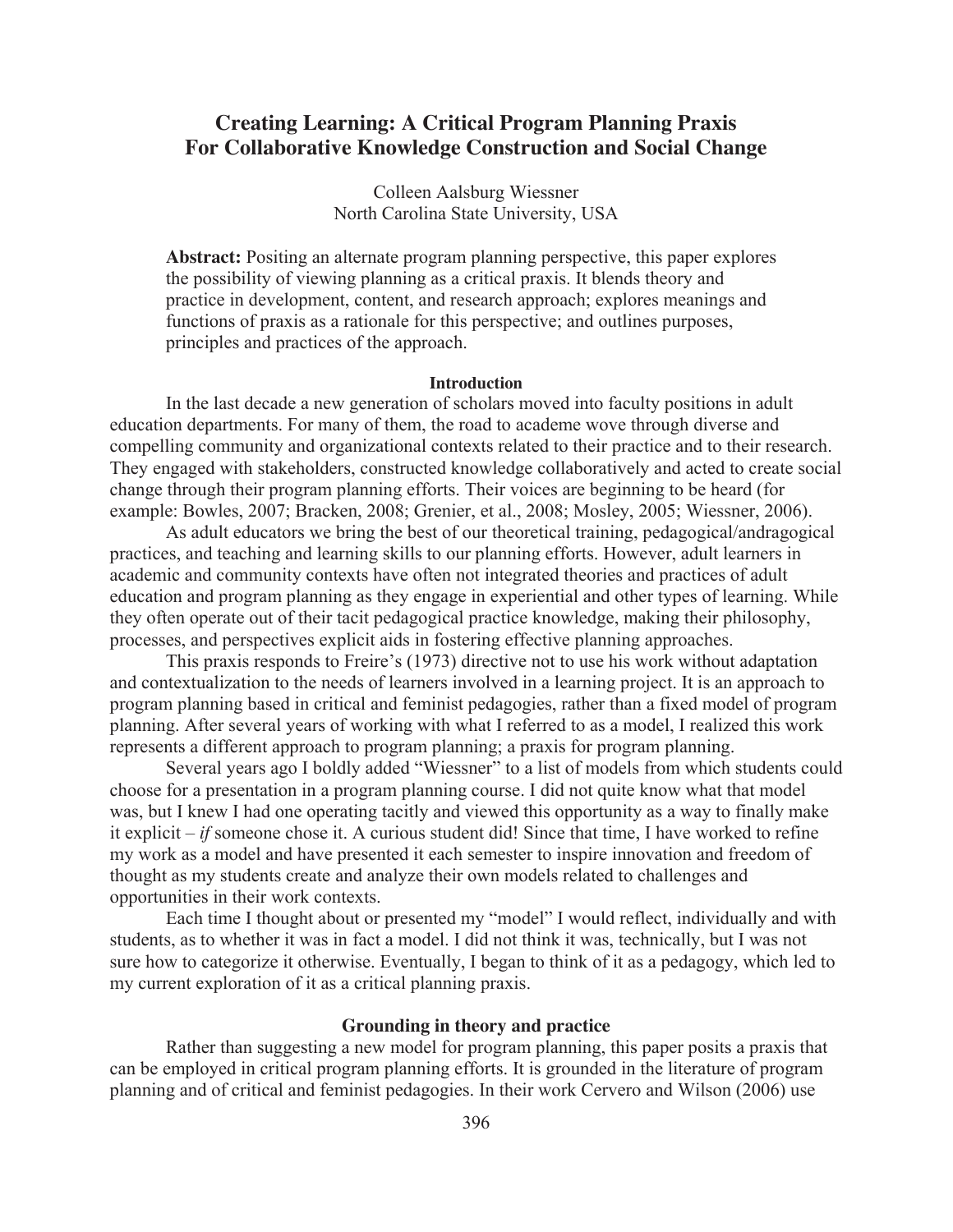the image of the planning table, referring to their work as a theory for practice. While affirming the value of planning models, they also recognize that structured models "offer limited guidance in the real places where real people struggle to plan real programs" (p. 2). They also address the theory-practice divide, clarifying its scientific and technical-rationale epistemology and advocating for a different approach. "Actionable theory has to be (1) plausible – that is, able to account for actual practice; (2) politically strategic – that is, able to analyze and act within and upon power relationships; and (3) ethically illuminating – that is, able to reveal and sustain ethical standards for judging practice" (p. 260). Planning must attend to power and responsibility and can be characterized as the practice of possibility (Wilson & Cervero, 2001).

Planning models can be viewed in three broad categories: classical, naturalistic, and critical (Cervero & Wilson, 1994). Relevant to this proposed praxis, the critical perspective focuses on best judgments in practice, education as political, social inequities, relationships of power, and the ethical and political nature of planning. "Practice is inextricably connected to institutional contexts that have a history, are composed of interpersonal and organizational relationships of power, and are marked by conflicting wants and interests" (p.25).

Critical pedagogy is a way adult educators seek to create change and foster social justice. This pedagogy is central to program planning efforts, yet it is often assumed rather than described. I have identified principles and practices that characterize critical pedagogy and that are important to this suggested praxis (Wiessner, 2005). They include: conscientization, critical reflection, co-creation of knowledge, problem-posing, reciprocal roles of teacher-learners and learner-teachers, centrality of participants' experiences, engaging in dialogue, valuing participants' voices, using cooperative teams and collaborative learning methods, praxis, and empowerment for action. It is empowering to have experience and voice affirmed. Working together collaboratively also contributes to empowerment. Action critically reflected upon – praxis – is an essential component of critical pedagogy and a way that learning is evidenced.

Tisdell (2000) identifies five themes prevalent in feminist pedagogy: how knowledge is constructed, voice, authority, identity as shifting, and positionality. She also presents feminist teaching goals. Feminist pedagogy seeks to expand consciousness, capacity for voice, and selfesteem. Learners are engaged to construct and express new knowledge and become more fully authors of their own lives and actors in the world. Leaders facilitate learning activities that encourage connection and relationship, use affective as well as rational and cognitive modes of learning, challenge unequal power relationships and work for social change, and seek out and validate contributions of those who have been marginalized by systems of oppression. With their students, they study authors and course content about women to increase women's status and opportunity in society, discuss limitations of their own capacity to facilitate social action or emancipatory activities, and problematize personal or institutional constraints (Tisdell, 2000).

Critical and feminist pedagogies clarify the intentions and actions that support and drive this critical program planning praxis.

#### *Praxis in adult education: Foundation for program planning praxis*

 I present dimensions of this critical program planning praxis below. It was my original intention to focus on that aspect in writing this paper. During its development, however, I realized the importance of featuring the rationale for this praxis and the methodology in this first treatment; clarifying and questioning the appropriateness or value of this approach.

Freire defines praxis as "reflection and action upon the world in order to transform it" (1972, p.28). The relationship between theory and practice is often cited in the literature. "In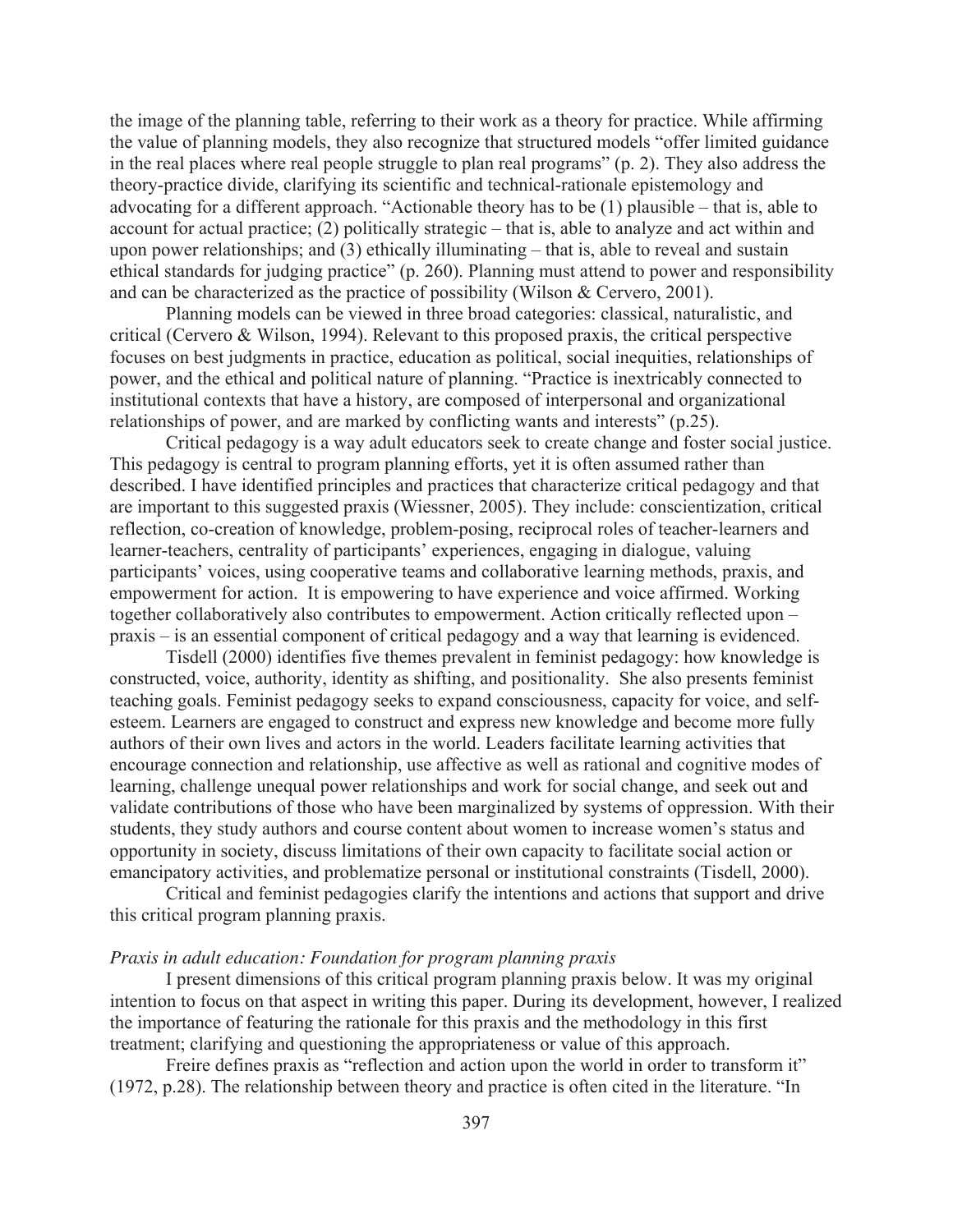more scholarly terms praxis is defined as the necessary conjoining of theory and practice, so that theory is seen as both arising within practice while simultaneously informing practice" (Brookfield, 2005, p. 505). Vella (1995) states that, "Praxis invites an examination of an action just completed so that relevant theory can be applied. The cycle of praxis is (1) do; (2) look at what you did; (3) reflect using theory; (4) change; (5) do, and so on. Praxis is not practice, which could be a repetition of a given approach without the reflective analysis and new dimensions" (pp. 180-181). She refers to the *process* of praxis.

 Both Freire (Elias,1994) and Greene (1988) refer to praxis as a way of knowing . hooks emphasizes active engagement, wholeness – union of body, mind and spirit – and mutuality. West (1999) links praxis to prophetic pragmatism. Organic intellectuals, like West, help people challenge hegemony, based on their "empathetic identification" with what it is to be oppressed" (Brookfield, 2005, p. 506). Bellah, et al. (1996) temper this perspective a bit, suggesting that practices of commitment are akin to praxis. These "shared activities…are not undertaken as means to an end but are ethically good in themselves" (p. 335).

Newman (2006) links praxis to consciousness. Elias (1994) analyzes Freire's use of praxis in relationship to conscientization. hooks' perspective on praxis centers on conscientization as well, referring to critical awareness and engagement as consciousness joined by meaningful praxis. She emphasizes the importance of creating a participatory space with learners for "verifying in praxis what we know in consciousness" (hooks, 1994, p. 47). Greene cites the importance of imagination; in cycles of action and reflection new futures become clear.

 In addition to its nature, the literature discusses the processes of praxis. Brookfield refers to it as the "heart of facilitation" (1986, p. 10) and emphasizes the importance of collaborative analysis of activity. "Central to this process is a continual scrutiny by all involved of the conditions that have shaped their private and public worlds, combined with a continuing attempt to reconstruct those worlds. This praxis of continual reflection and action might be accurately viewed as the process of lifelong learning" (Brookfield, 1984, p. 294). Context is critical to praxis (Brookfield, 1984; Vella, 2008) and praxis can lead to transforming contexts.

 The concept of praxis has sometimes been coopted and used to refer merely to an integration of reflection and action without attention to its "dialectical unity of thought and action rather than a sequence" (Brookfield, 2005, p. 505) and without critically challenging dominant ideologies. Additionally, its connections to its Marxist origins are often lost.

 This proposed praxis joins cycles of action and reflection, challenges hegemonic forces and institutions, creates spaces for imagination, and engages participants toward social change.

#### **Methodology**

This pedagogy for program planning emerges from five sources of knowledge construction: 1) thirty years of professional practice in collaborative program planning, 2) ten years of empirical research on program planning for conferences and other adult learning events, 3) analysis of written resources created both in practice and from research, 4) feedback from selected collaborators in the program planning activities, and 5) critical reflection with students and colleagues as part of a program planning course in the context of an adult education program. It is grounded in adult education theory and program planning literature.

Brookfield (1992) posits three types of criteria for theory building in adult education that I applied to developing and analyzing this approach to program planning: 1) epistemological, 2) communicative and 3) critically analytic. Jarvis' (1999) theory/practice work was also formative.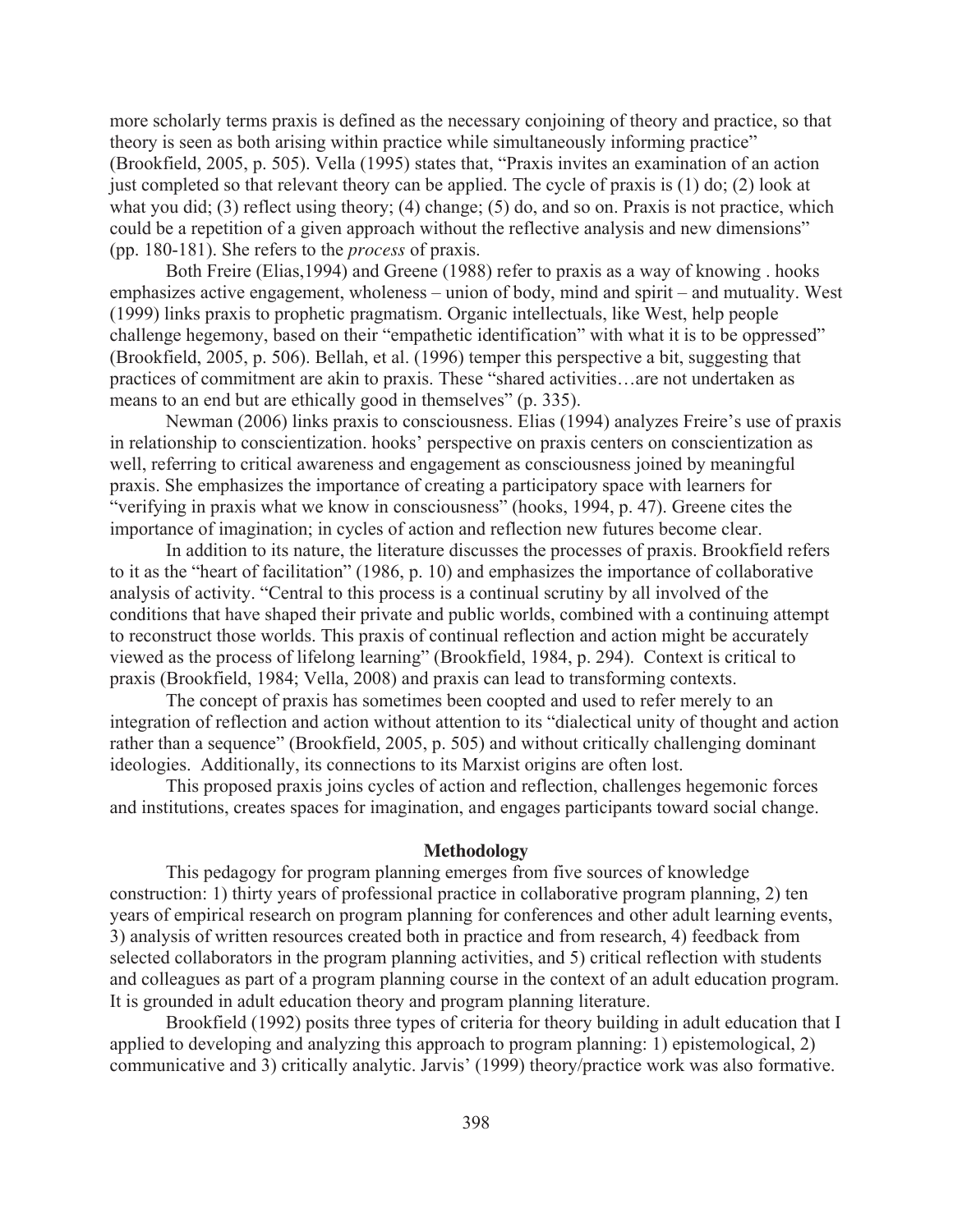Von Krogh, Ichijo, and Nonaka (2000) identify five steps for new knowledge creation: sharing tacit knowledge, creating concepts, justifying concepts, building a prototype, and crossleveling knowledge. Each of those steps has been taken in this process of creating new knowledge related to a critical perspective on program planning. A central activity is making tacit knowing explicit (Polanyi, 1973); clarifying and naming the planners' activities and experiences. The process used in developing this praxis parallels the praxis itself, as used in program planning contexts.

The first step to clarifying this approach to planning took place at Teachers College during my doctoral studies. A group of colleagues and I developed Women as Change Agents: A Values-Driven Model for Program Development. One step of that project was to identify best practices that we had each employed in planning efforts. It was the first time I put into words what I had been enacting in practice. It also clarified the centricity of values in my planning.

Initiating the model development process in the class I teach at NCSU, the student researcher conducted document analysis and coded resources I had written about programs I had designed and the planning work involved. By email we collected ten descriptors from eight collaborators who participated in programs we jointly developed using this approach. In person, I collected ten descriptors from six additional collaborators. Their involvement took place over a period of twenty years. Next, we individually analyzed the codes that emerged from the articles and the descriptive words we collected. Comparing our analyses, we developed themes and arrived at what we then called a model.

Confirmability of this approach has been assessed informally. Before I present this approach in class – usually toward the middle of the semester – I ask students to write five descriptors each, related to what they think the model will include based on their experiences in class. In groups they combine their ideas and form categories. I involve everyone in presenting Creating Learning. As the presentation progresses, groups speak up when their purposes, principles or practices are mentioned. We reflect on the planning approach as part of the class.

# **Program planning praxis**

In this section I present the critical program planning praxis in four sections: epistemology, purposes, elements, and practices.

#### *Epistemology*

This pedagogy grew out of planning in non-profit contexts with the goal of social change and educational innovation. It is grounded in critical and feminist pedagogies. Infused with a love of the arts and a belief in the power of creativity, it evidences commitment to multi-level, multidimensional inclusion and the value of every voice and its potential to make a difference.

#### *Purposes*

Purpose forms the first focus of this approach. Adult educators who created and engaged in this praxis were involved in program planning in contexts where the purposes included transformation, collaboration, inclusion and valuing of a range of voices and perspectives, developmental leadership, knowledge creation, innovation, and embodying spirituality.

#### *Principles*

Principles clarify activities central for program planners in meeting those goals. They include: focus on purpose; study, respond to and connect to context; involve all stakeholders;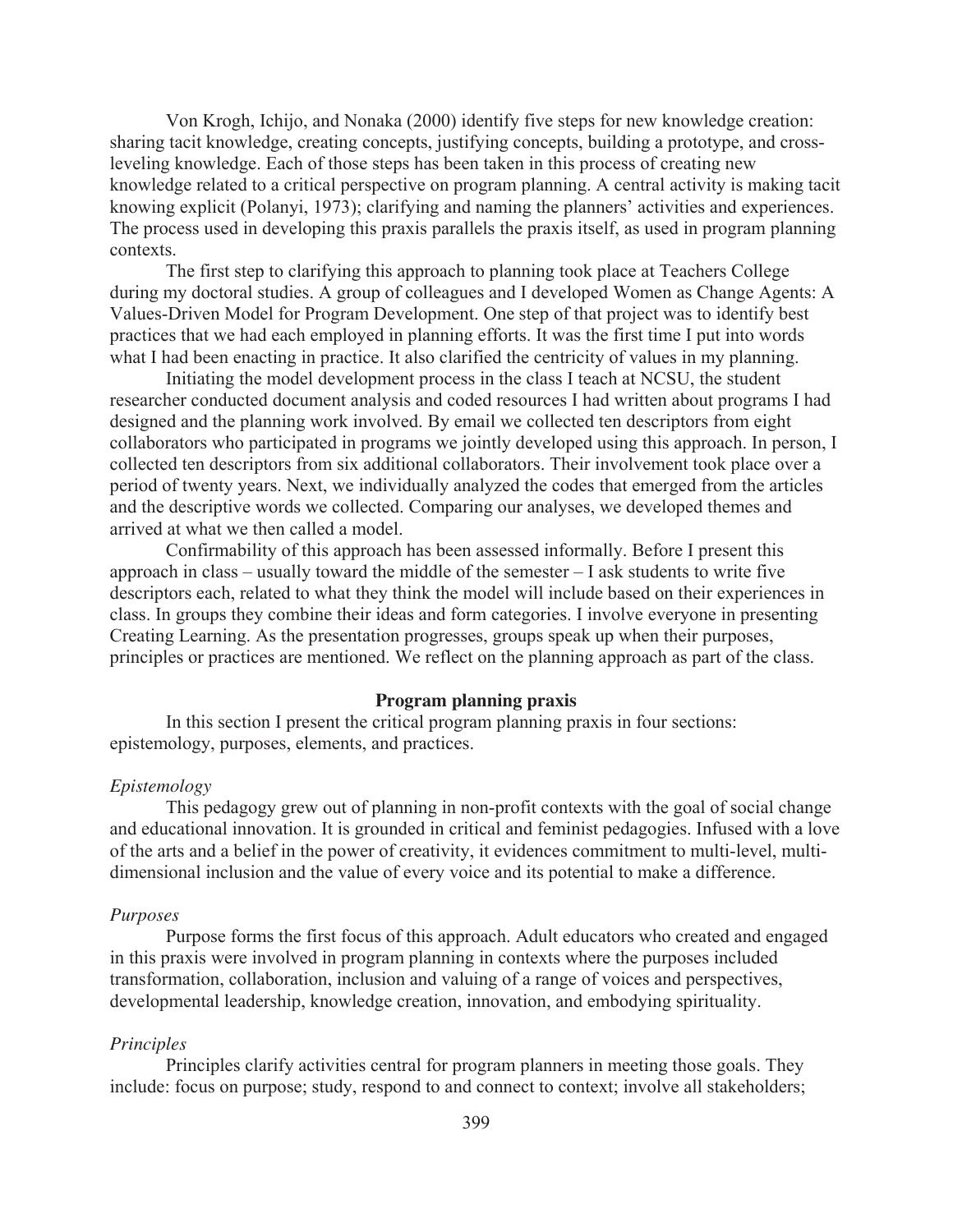embody vision and values; pursue multiple purposes and symbolic goals (organizational); create connections (individual); plan for continuous learning; build or create the infrastructure for both the team and the organization; and use transformative and developmental vehicles. Team members are asked to establish their own developmental goals and are also asked, "What else can we accomplish while we work on this project? Developing leaders is one example.

# *Practices*

 Vehicles facilitate the enactment of this approach in planning and implementing actual programs. These include fostering involvement of all voices; engaging in dialogue; modeling; involving the whole person personally and experientially; collaborating and participating in large and small groups; thinking critically; planning for multi-intelligences, multi-sensory, multimodal, multi-faceted learning activities; integrating the arts; storytelling; stimulating expanded and creative thinking; organizing by purpose at every level; attending to detail; and flexing, adapting or improving as needed. Program planner skills and dispositions undergird these activities and processes. Evaluation takes place at multiple levels – team, organizational, stakeholders, and participants – with different types of evaluation for different audiences.

 While responses from collaborators divided into these practices, the language used to describe them was also interesting. Most of the following words or phrases surfaced repeatedly: inclusive, communication, engaging, do what you teach, interactive, tingle and texture, colorful, dramatic, out of the box, theme, intentional, prepared, spontaneous and surprising.

 Each aspect is grounded in adult education research and practice. All need further description. However, with limited space, I didn't feel the praxis would make sense without the foundation provided by the reframing rationale and the knowledge construction process. This critical praxis constitutes a way of seeing and being, of acting and thinking. It embodies theory and action, and action and reflection, in continuous cycles designed to foster knowledge construction and social change as outcomes to the planning activities.

#### **Discussion**

 I view the concept of a program planning praxis as a work-in-progress, a scholarly reflection on ways to conceptualize researching, teaching, and participating in practice-based planning efforts. I look forward to reflecting on it with others. It emerged out of decades of collaborative program planning. Numerous questions beg consideration:

- Does it focus on and capture the planning processes, or is it more descriptive of the form that the programs take, or a program best practices perspective?
- What is its relationship to planning models? Does it supplement various models or would it be substituted for a model?
- Could it be adopted and adapted by others, or is it primarily the reflection of one person's practices?

Critiques abound and I present a few. This approach is clearly complicated and many layered. How would it be implemented? It may be best used by one style of leader at an advanced level of experience, limiting its applicability. This praxis often requires co-leadership to maintain a marriage of vision and detail. It enacts high mega, high macro, high micro, *and* high quasi level foci simultaneously. As with any enterprise, who can really say what someone else needs? The danger of patriarchy exists. I have wondered how one would equip a learner to use this praxis. The answer: through engaging participants in the praxis and by shaping it through their critical action and reflection, just as it was originally developed and enacted.